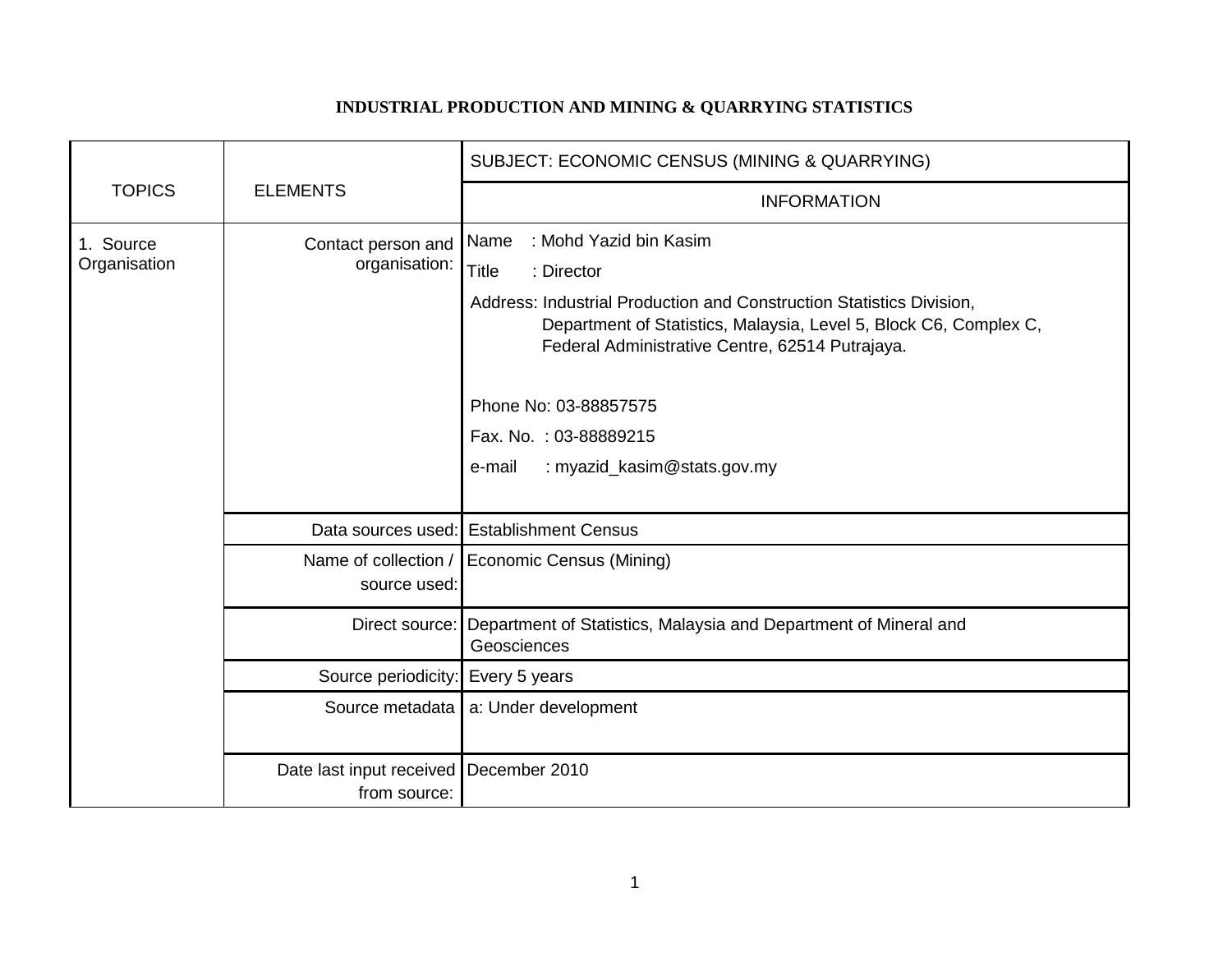|                                                           | Sampling:   n.a                               |                                                                                                                                                                          |
|-----------------------------------------------------------|-----------------------------------------------|--------------------------------------------------------------------------------------------------------------------------------------------------------------------------|
|                                                           |                                               | Periodicity: Every 5 years                                                                                                                                               |
|                                                           | Base period:   n.a                            |                                                                                                                                                                          |
|                                                           | Date last updated: 2010                       |                                                                                                                                                                          |
|                                                           | Link to release calendar: n.a                 |                                                                                                                                                                          |
|                                                           | Other data characteristics<br>and collection: | In.a                                                                                                                                                                     |
| 3. Statistical<br>Population and<br>Scope of the<br>Data  | Statistical population:   Establishments      |                                                                                                                                                                          |
|                                                           | Geographical coverage: Malaysia               |                                                                                                                                                                          |
|                                                           |                                               | Sector coverage: Mining (other than petroleum) & Stone Quarrying                                                                                                         |
|                                                           |                                               | Institutional coverage: Registered establishments involved in Mining & Quarrying industries.                                                                             |
|                                                           | Item coverage:   27 industries                |                                                                                                                                                                          |
|                                                           |                                               | Population coverage: 68 establishments (mining) & 334 establishments (quarrying)                                                                                         |
|                                                           | Product coverage:   n.a                       |                                                                                                                                                                          |
|                                                           | Other coverage:   n.a                         |                                                                                                                                                                          |
| 4. Statistical<br>Concepts and<br>Classifications<br>Used |                                               | Key statistical concepts 1. International Recommendations of Industrial Statistics (IRIS)                                                                                |
|                                                           | used:                                         | 2. System of National Accounts (SNA 2008)                                                                                                                                |
|                                                           |                                               | Classifications used:   a. Malaysia Standard Industrial Classification (MSIC), 2008 Ver. 1.0<br>b. Malaysia Classification of Products by Activity (MCPA), 2009 Ver. 1.0 |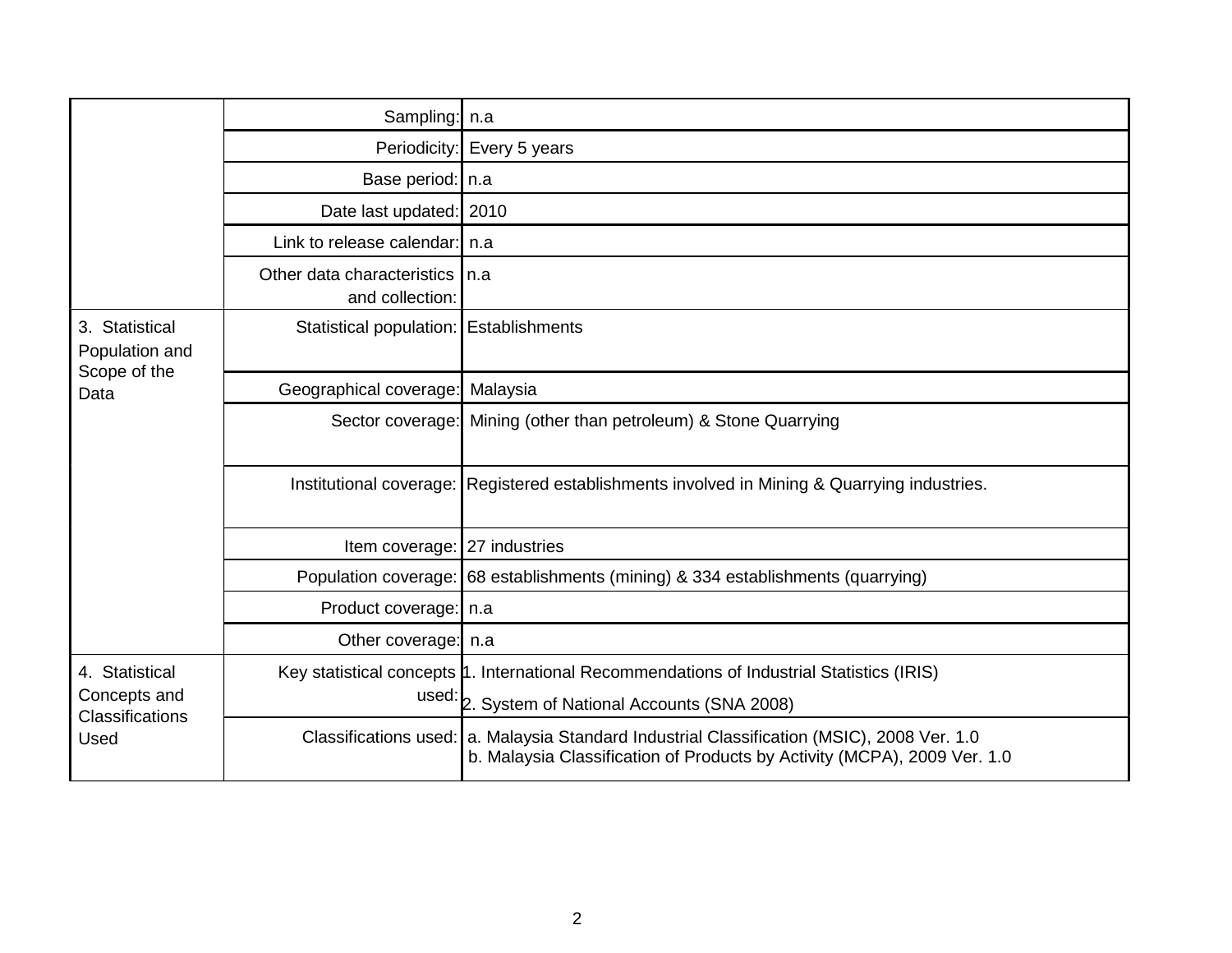| 5. Statistical<br>Computation | consolidation:                                                            | Aggregation and   Industry and national level                                                                                                                                                                                                                                                                                                                                                                                                                                                                                                                                                                                                                                                                                                                                                                                                                                                                                                                                                                                                                                         |  |
|-------------------------------|---------------------------------------------------------------------------|---------------------------------------------------------------------------------------------------------------------------------------------------------------------------------------------------------------------------------------------------------------------------------------------------------------------------------------------------------------------------------------------------------------------------------------------------------------------------------------------------------------------------------------------------------------------------------------------------------------------------------------------------------------------------------------------------------------------------------------------------------------------------------------------------------------------------------------------------------------------------------------------------------------------------------------------------------------------------------------------------------------------------------------------------------------------------------------|--|
| and<br><b>Dissemination</b>   | Imputation:   n.a<br>Transformations: n.a                                 | Estimation: Data from the latest (or previous) years available (time series)<br>Validation: Structure, consistency, range and logical checks                                                                                                                                                                                                                                                                                                                                                                                                                                                                                                                                                                                                                                                                                                                                                                                                                                                                                                                                          |  |
|                               | Index type: $n.a$<br>Weights:   n.a                                       |                                                                                                                                                                                                                                                                                                                                                                                                                                                                                                                                                                                                                                                                                                                                                                                                                                                                                                                                                                                                                                                                                       |  |
|                               | Seasonal adjustment:   n.a<br>Other computation and   n.a<br>adjustments: |                                                                                                                                                                                                                                                                                                                                                                                                                                                                                                                                                                                                                                                                                                                                                                                                                                                                                                                                                                                                                                                                                       |  |
|                               | Dissemination formats: Printed and digital                                |                                                                                                                                                                                                                                                                                                                                                                                                                                                                                                                                                                                                                                                                                                                                                                                                                                                                                                                                                                                                                                                                                       |  |
| 6. Other<br>Aspects           | Recommended uses and   n.a<br>limitations:                                |                                                                                                                                                                                                                                                                                                                                                                                                                                                                                                                                                                                                                                                                                                                                                                                                                                                                                                                                                                                                                                                                                       |  |
|                               |                                                                           | History: a. Mining first census was conducted for reference year 1963 while for stone quarrying<br>it began in 1972. Since 2000, censuses of the mining and stone quarrying sectors<br>were carried out once in every 5 years.<br>b. Census: Reference year 1963, 1972, 1992, 1993, 1995, 1997, 1999, 2000 and 2005.<br>c. Reference year 1972 cover all establishments involved in stone quarrying industries<br>- Peninsular Malaysia.<br>d. Reference year 1992, 1993 and 1995 cover all establishments involved in mining & stone<br>quarrying industries - Malaysia.<br>e. Reference year 1997 cover all establishments involved in mining industries - Malaysia.<br>f. Reference year 1999 cover all establishments involved in stone quarrying industries - Malaysia.<br>g. Reference year 2000 and 2005 cover all establishments involved in mining & stone quarrying<br>industries - Malaysia.<br>h. Publication:<br>i. First publication was for reference 1963<br>ii. 1963 - 1979 : Data published were for Pen. Malaysia level only<br>iii. 1980 to 2005 : Malaysia level |  |